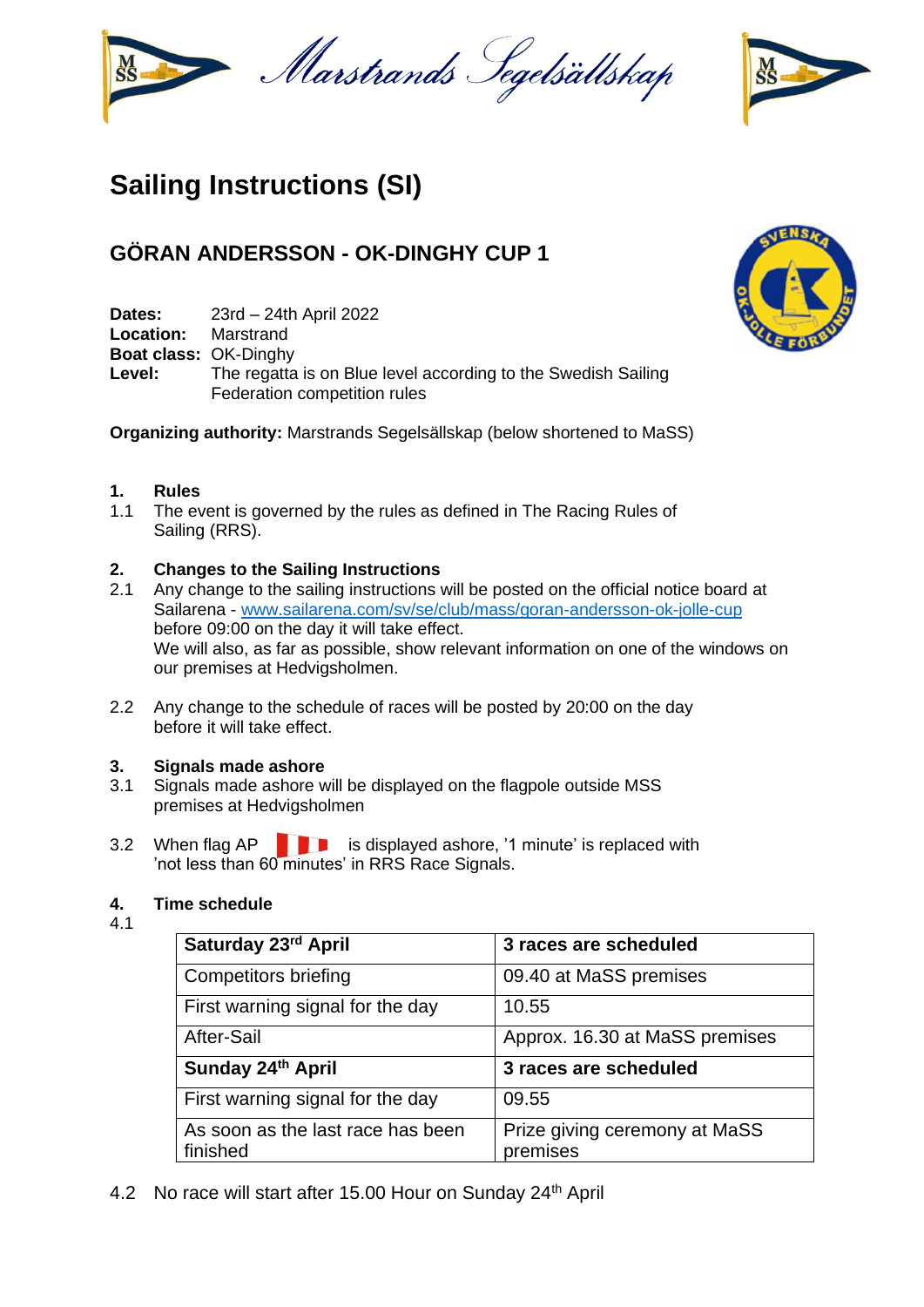

## **5. Starting races**

## 5.1

Races shall be started by using the following signals. Times shall be taken from the visual signals; the absence of a sound signal shall be disregarded.

| Minutes before Visual signal<br>starting signal |                             | Sound<br>signal | Means                 |
|-------------------------------------------------|-----------------------------|-----------------|-----------------------|
| $5^{\circ}$                                     | Class flag                  | One             | Warning signal        |
|                                                 | P, I,<br>U, or black flag   | One             | Preparatory<br>signal |
|                                                 | Preparatory flag<br>removed | One long        | One minute            |
|                                                 | Class flag<br>removed       | One             | Starting signal       |

## 5.2 RRS 26 is changed as follows:

The race committee will only use following flags as preparatory signals: P, I, U or BLACK FLAG

5.3 Class flag will be the OK-Dinghy insignia =



- 5.4 To alert boats that a new starting sequence is about to begin, the orange flag on the starting line will be displayed with a sound signal not less than five minutes before the warning signal.
- 5.5 A boat that does not start within five minutes after her starting signal will be scored Did Not Start (DNS) without a hearing. This changes RRS A5.1 and A5.2.

## **6. The course**

- 6.1 The starting line is between a pole with an orange and a blue flag on the starting vessel and a buoy with a pole with an orange and a blue flag.
- 6.2 The diagram below shows the courses, what will be appropriate according to weather, waves, and wind conditions. The order in which marks are to be passed and the side of which each mark is to be left.
	- The course Alt 1 is to be sailed Start  $-1-3-1-2-3$  Finish
	- The course Alt.2. Is to be sailed Start  $-1 2 1 2 -$  Finish.

The rounding marks are yellow buoys The course will be sailed according to the sketch below. The marks to be left to port



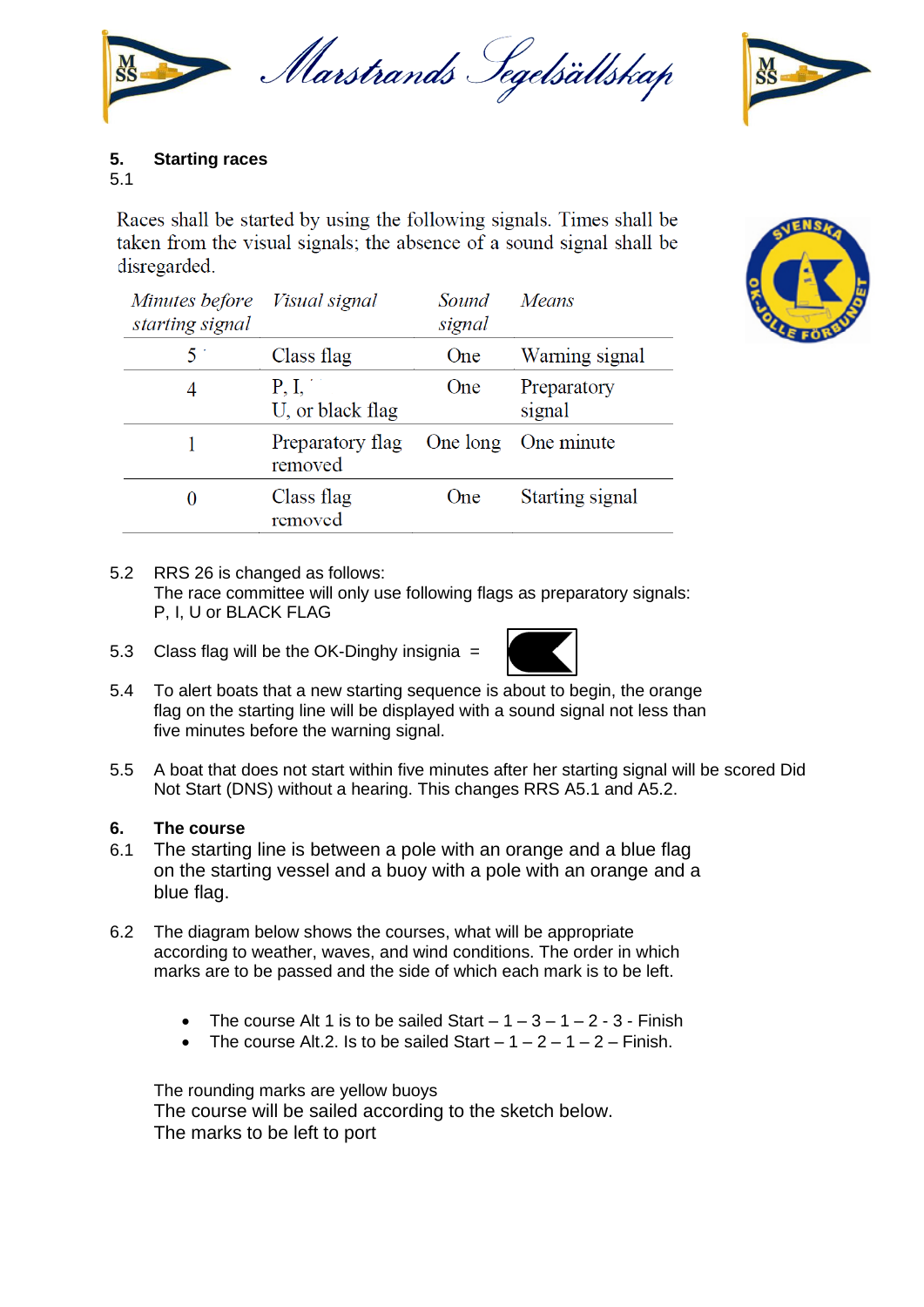



**Alt. 1 Alt. 2**



- 6.3 The course will be sailed in two laps or if the flag  $T = \begin{bmatrix} 1 & 1 \\ 1 & 1 \end{bmatrix}$  is shown on the committee vessel the course shall be sailed I three laps.
	- The course Alt 1 is then to be sailed Start  $-1 3 1 3 1 2 3$  Finish
	- The course Alt.2. Is to be sailed Start  $-1 2 1 2 1 2 1$  Finish
- 6.4 The finishing line will be between a pole with an orange flag and a blue flag on the committee boat and a buoy with a pole with an orange and a blue flag.
- 6.5 The race committee will try to set the course so that a race will take approximately 60 minutes for the first boat to sail.
- 6.6 The time limit for the first boat to sail the course and finish is 90 minutes.
- 6.7 Finishing window is 20 minutes A boat that does not finish within 20 minutes after the first boat has finished, will be scored Did Not Finish (DNF). This changes RRS 35.

### **7. Protests and requests for hearings**

- 7.1 Protests and request for hearings shall be filed at the race office within the protest time limit and comply with the requirements of RRS 61.2..
- 7.2 The protest time limit is 60 minutes after the last boat finishes the last race of the day or the race committee signals no more racing today, whichever is later.